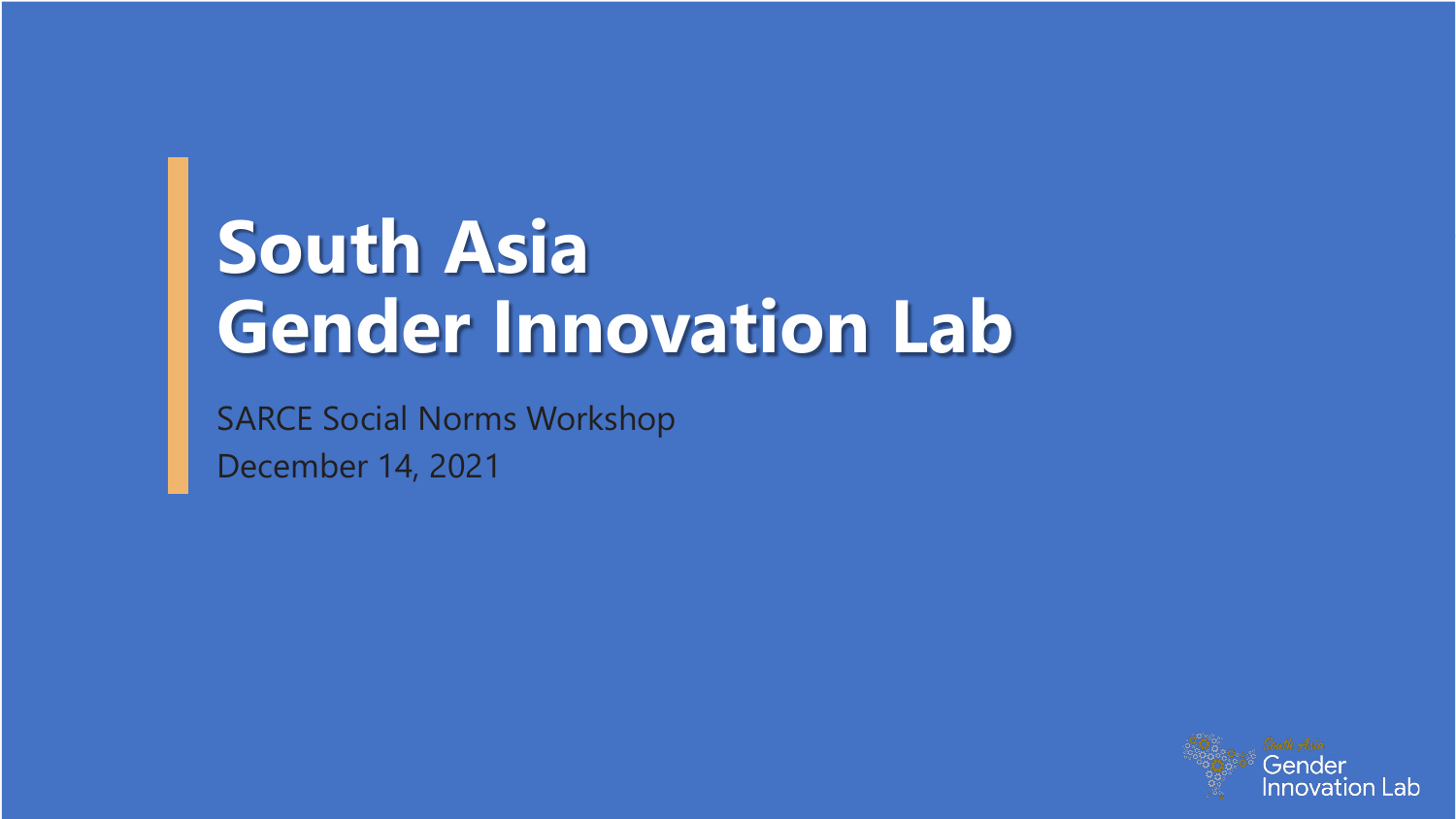

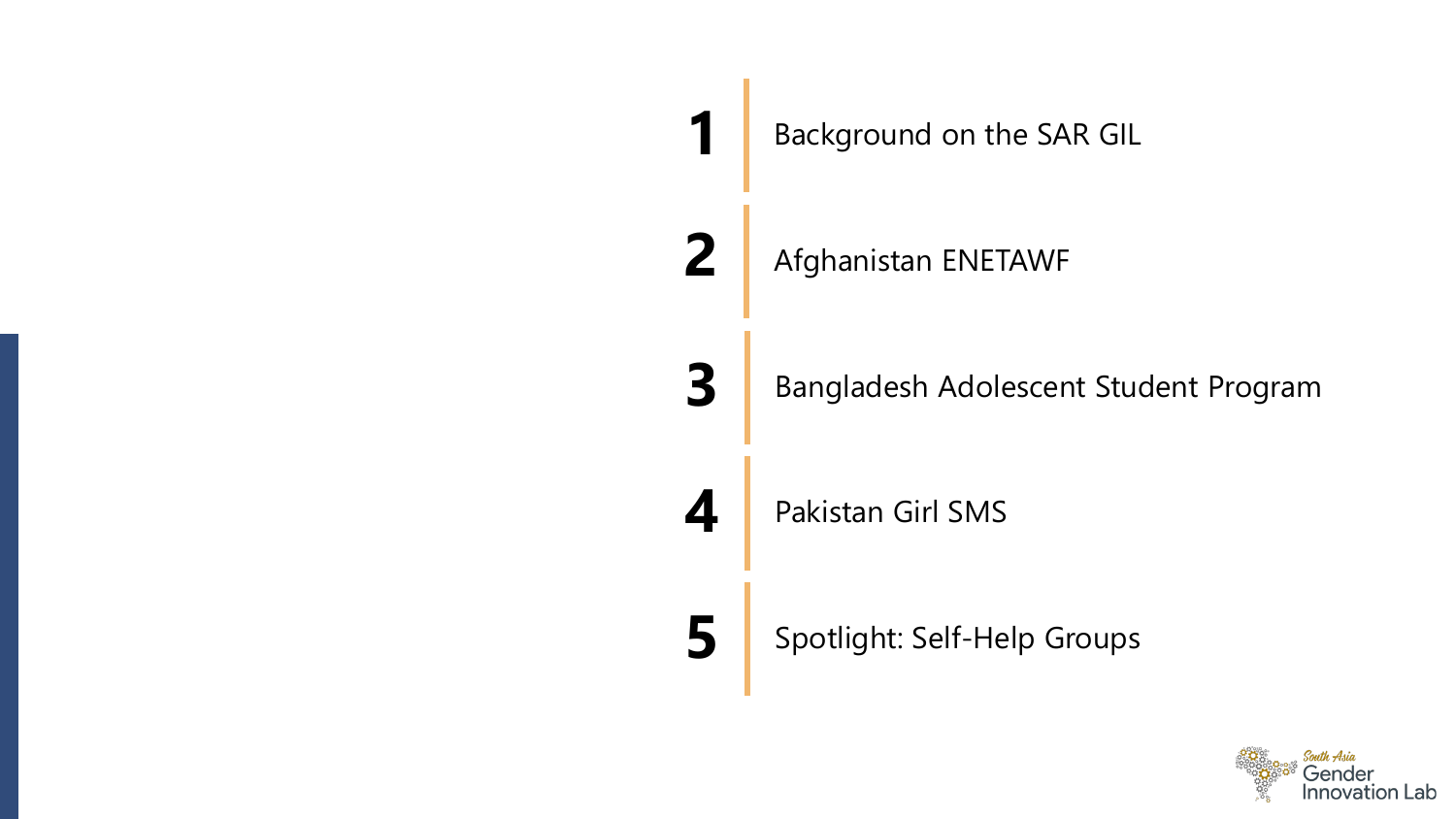# **Background**

A programmatic ASA activity led by the Social Sustainability and Inclusion (SSI) GP under the auspices of the South Asia Region Chief Economist Office.

- **Objective:** Promote the adoption of evidence-based solutions by the World Bank to address gender gaps in South Asian countries.
- **Scope:** Generates and curates evidence through impact evaluations (IEs) and inferential research, supplemented with selected knowledge management and operational support activities.
- **Funding:** \$2.0 million from the Umbrella Facility of Gender Equality. Additional resources of \$0.7 million from regional TFs, ad hoc resources from SSI and operational teams, pending grant applications for an additional \$5 million

The current phase, launched in December 2018, aims to transition SAR GIL into a period of growth and sustainability.

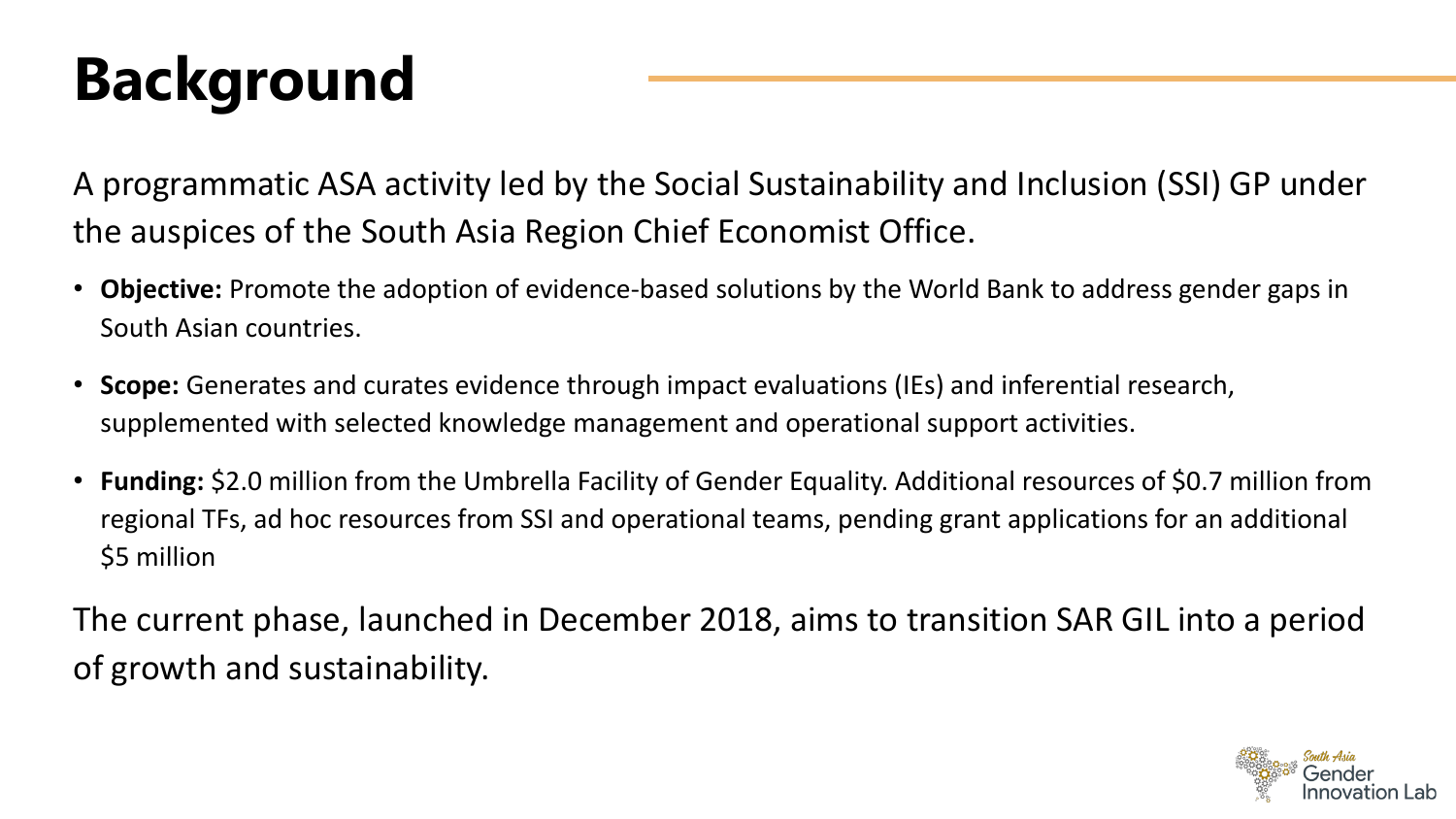## **Pillars**

#### **Empirical Research Knowledge Management**

- Impact Evaluations
- Inferential Research
- Synthesis of Existing Knowledge
- Dissemination

### **Operational Uptake**

- Bring Evidence to Task Teams
- Design & Evaluate Interventions

Generating and curating evidence-based solutions to address gender gaps

Curating and disseminating this knowledge

Helping operational teams apply it in projects and policies supported by the World Bank

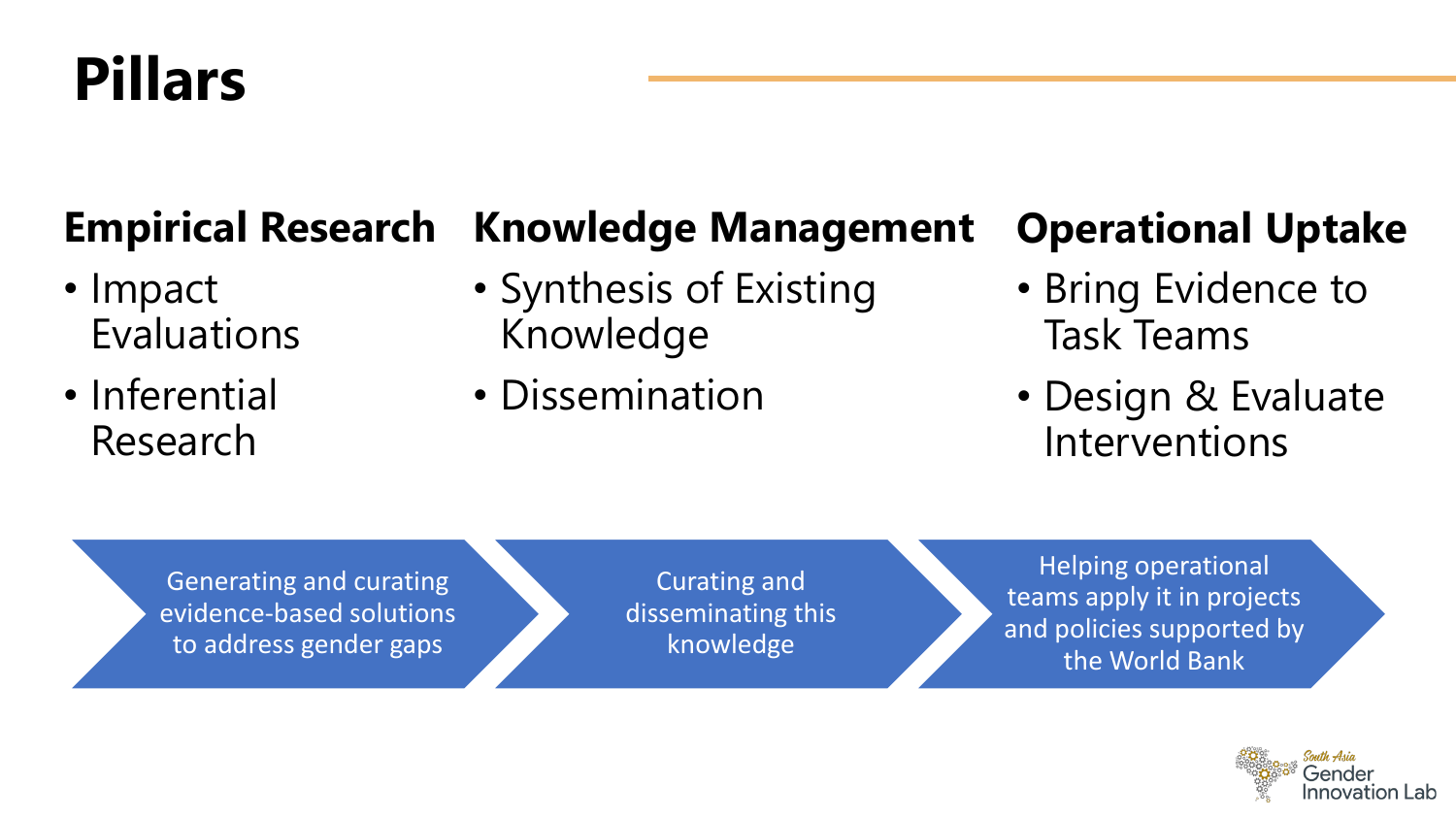## **Research Portfolio**

**Impact evaluations: One completed and eight ongoing testing interventions and innovations for:**

- Sustainable livelihoods for rural women
- Women's entry, retention and success in the workforce
- Skills and labor market transition for adolescent girls
- Social norms, school retention, and women's work
- Reducing school drop-outs among girls due to COVID
- Online education for girls to minimize COVID impact on girls' learning
- Measurement of women's empowerment

#### **Systematic stocktaking and meta-analysis of evidence on WEE to shape regional research priorities**

- Skills
- Entrepreneurship
- Labor markets
- **Assets**
- Credit
- Empowerment

#### **Synthesis papers and inferential studies**

- Women's self-help groups
- Micro-entrepreneurship
- Intimate partner violence
- Child marriage
- Women's childcare burden
- Women's safety perceptions

#### **COVID-19 Research**

• Policy notes series on the disproportionate gender impacts of COVID-19 on women and girls' economic empowerment & wellbeing



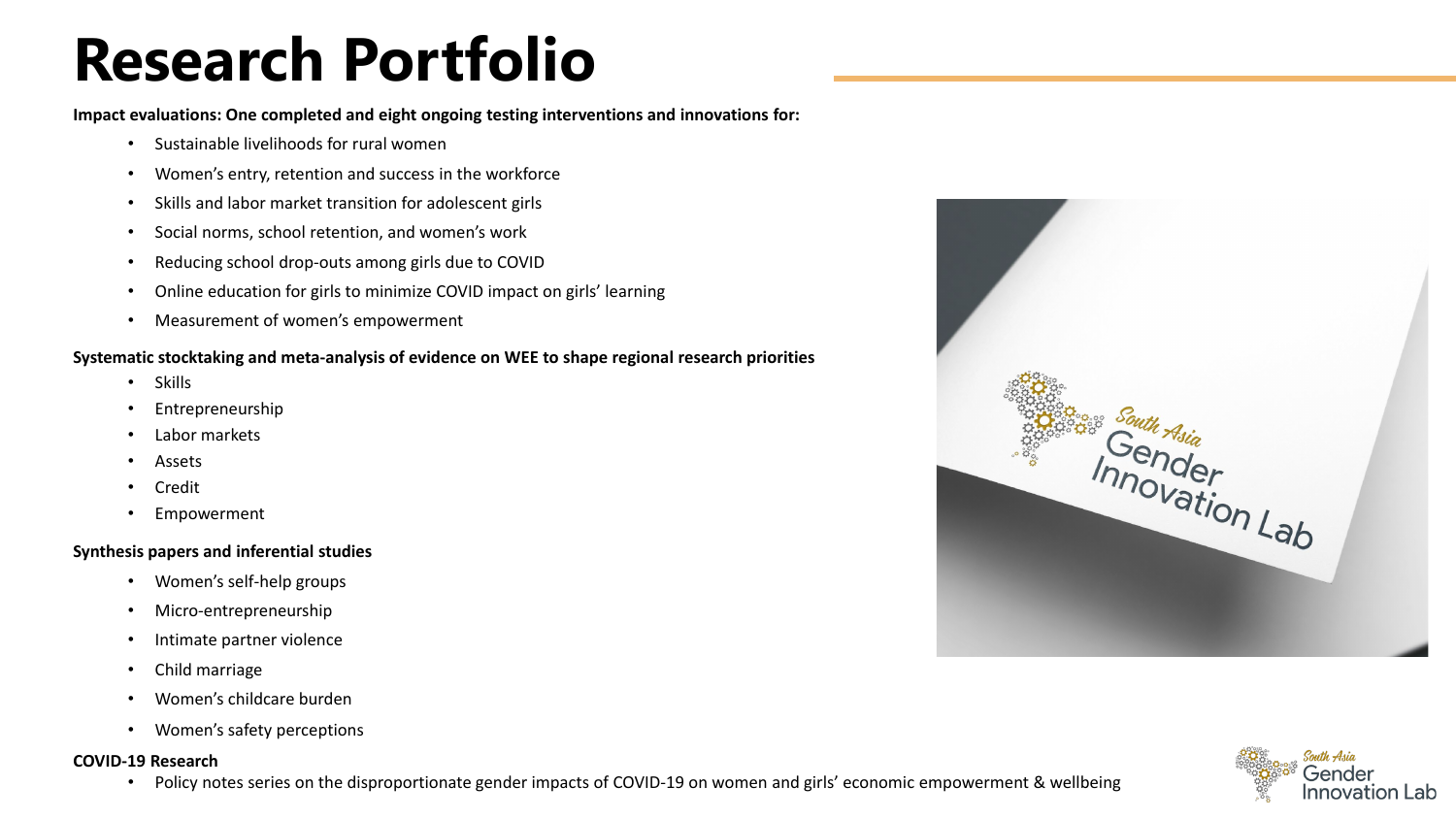# **Afghanistan ENETAWF**

*Virginia Ceretti, Erwin Knippenberg, Juliane Zenker, Chiara Pasquini, Brigitta Bode, Anna Kalashyan*

### **1. Can quota system improve women's access to Cash-for-Work programs?**

- No rigorous evaluations exist that examine which gender-sensitive add-on components are most effective and cost-efficient.
- **2. How do gender norms and women's labor supply interact?**
	- Do 'false perceptions' of social norms hinder husbands to support labor force participation of their wives? Follow approach of Bursztyn et al. (2018) nudging husbands with the correct information, on the assumption that there is systematic misperception.
	- Does the exogenous change in labor supply of women affect social norms on FLFP and sharing household chores in a community?

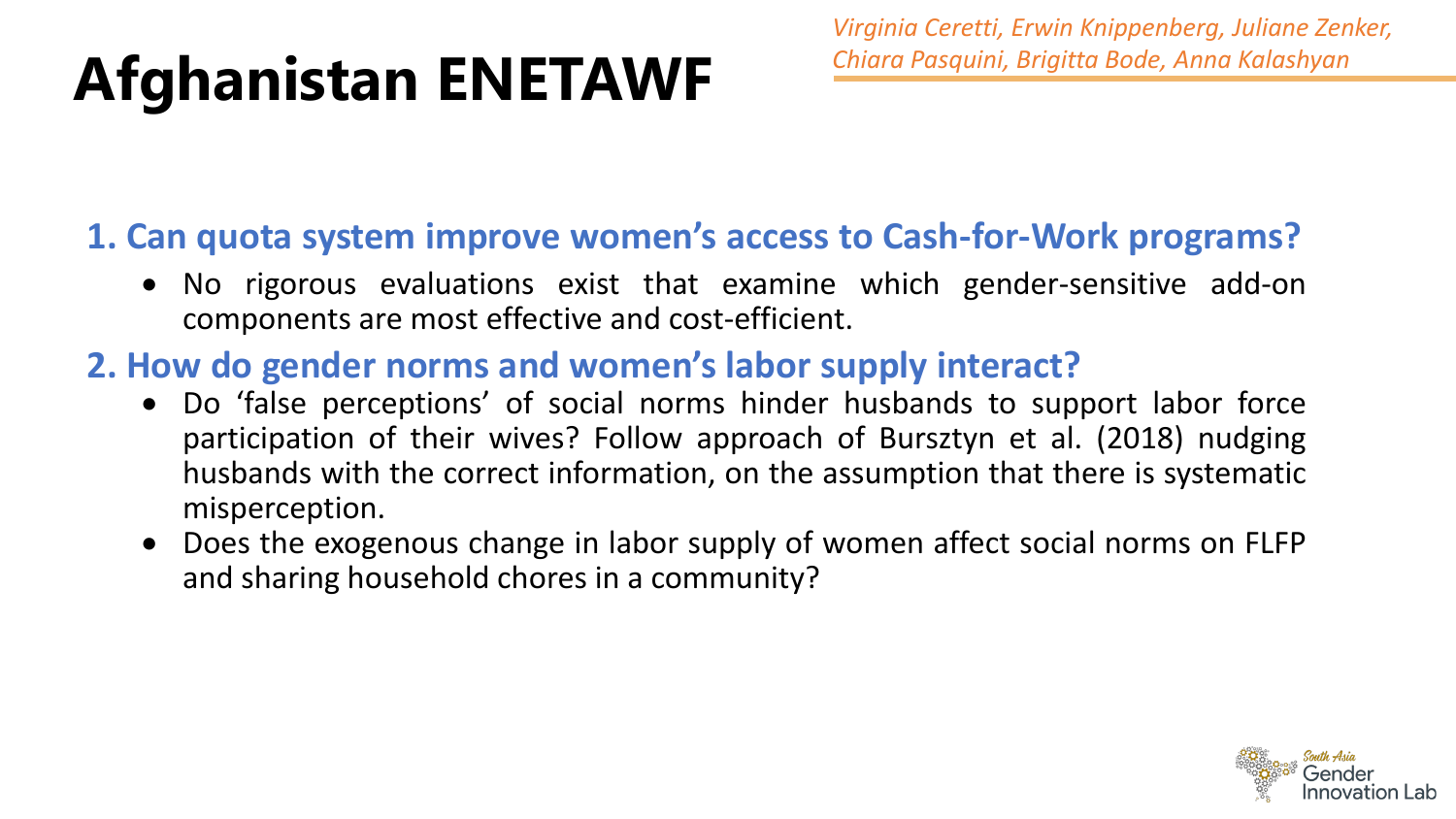# **Afghanistan ENETAWF**

*Virginia Ceretti, Erwin Knippenberg, Juliane Zenker, Chiara Pasquini, Brigitta Bode, Anna Kalashyan*



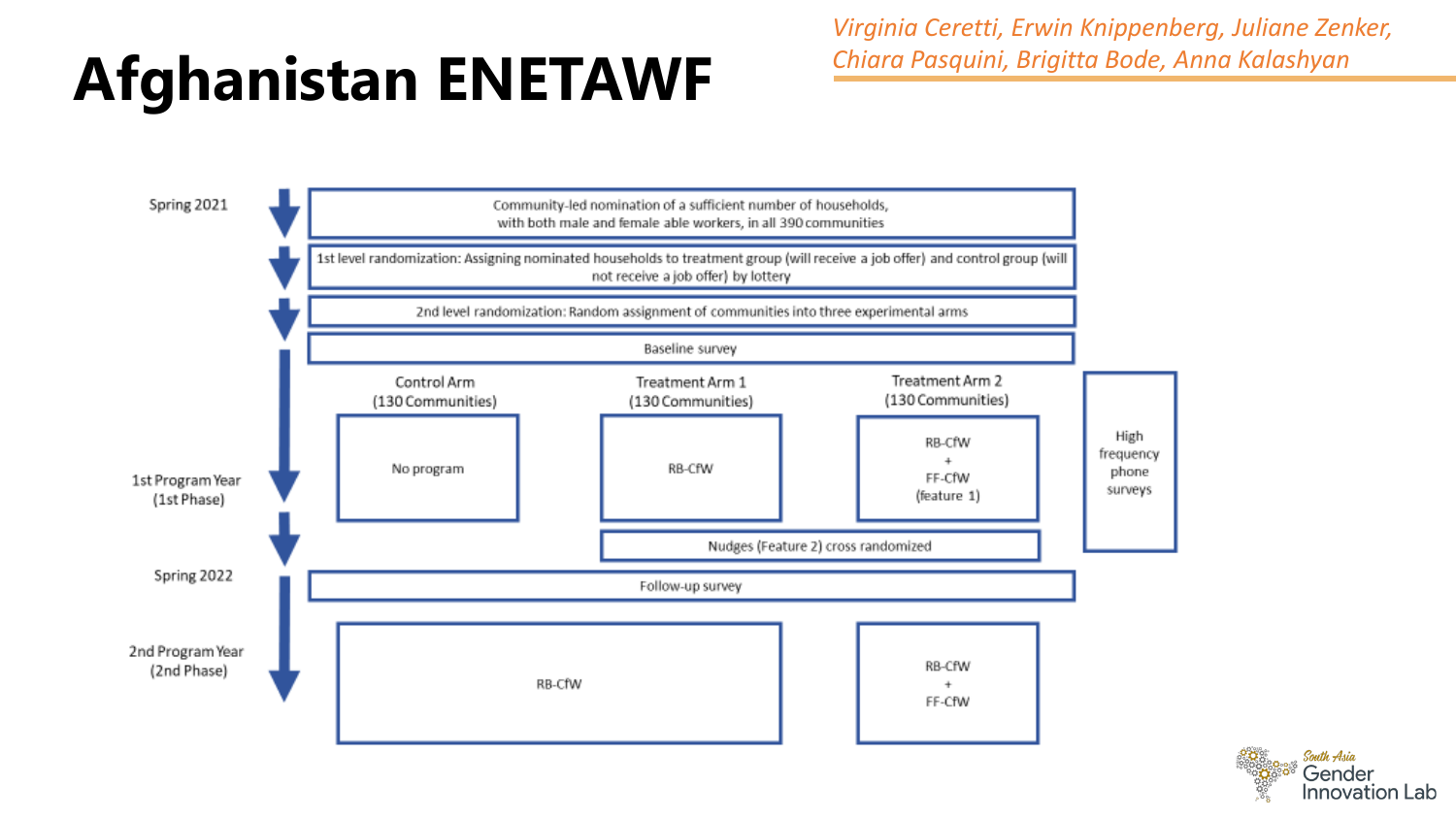## **Pakistan Girl SMS**

*Tazeen Fasih, Koen Geven, Amer Hasan, Naveed Hussain, Kevin MacDonald, Javaeria Qureshi and Sheena Fazili*



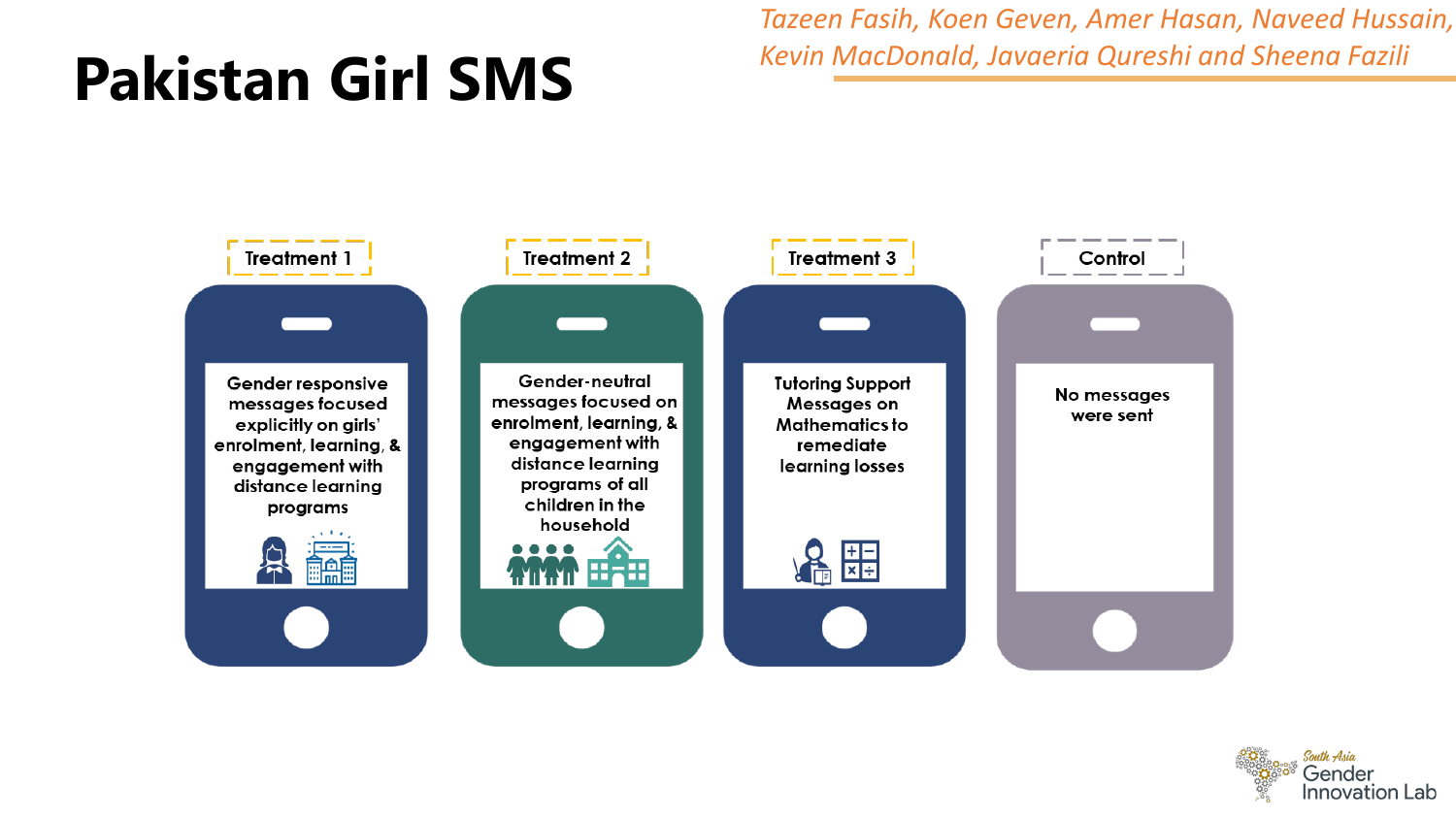### **Pakistan: Preliminary Results**

*Tazeen Fasih, Koen Geven, Amer Hasan, Naveed Hussain, Kevin MacDonald, Javaeria Qureshi and Sheena Fazili*



Positive, but statistically insignificant, effects on parental expectations and re-enrollment



Positive, statistically significant, effect on time spent on remote learning (intensive margin), but not on share of children engaged with remote learning (extensive margin)



**Small positive effects among gendered treatments** (T1) on learning engagement at home (self-study, studying with a tutor)

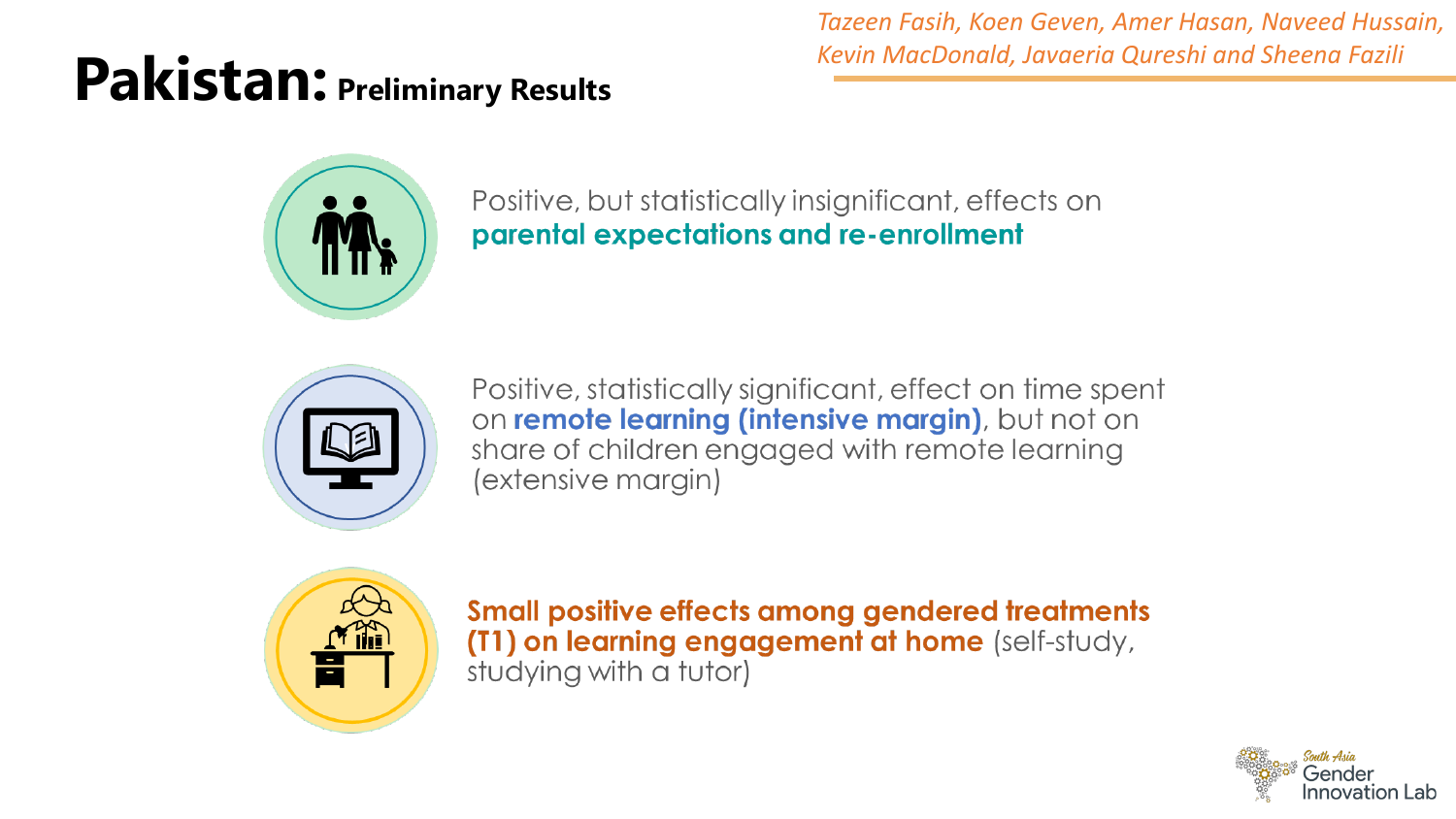# **Bangladesh ASP**



- **1. Growth Mindset:** Targeting student aspirations through scripts/ discussions on the malleability of brains.
- **2. Girl Rising:** Targeting social norms and encouraging gender equitable behavior through storytelling and role-modelling.